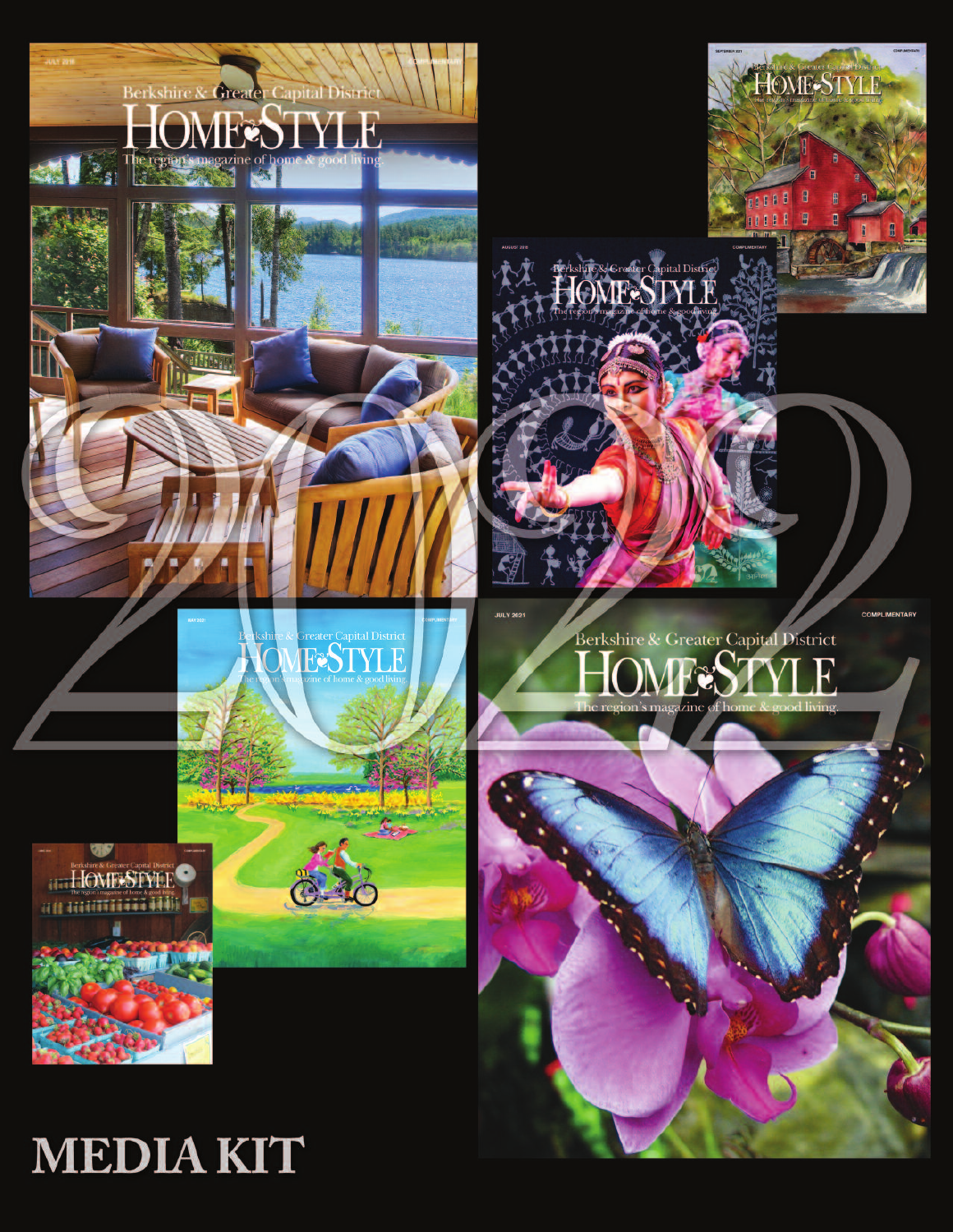*"Your magazine is absolutely gorgeous. I read the whole thing, cover to cover."*

— J.B., Altamont, NY

*"Beautifully designed and presented. Always a pleasure to look at and read."* — N.D., Kinderhook, NY

*"I love your magazine and it has a huge following in Hampshire and Berkshire Counties."*

— J.D., Worthington, MA

*"Very much enjoy your magazine and have visited many of the areas I have read about."* — B.Z., Watervliet, NY

*"Love the magazine. I've been reading it for years. The covers are beautiful. I especially love the town pages—like Hudson and Chatham. I tear them out and go scout around for new places to see."*

— D.R., Saratoga, NY

*"I look forward to your magazine every month!"* — G.L., Troy, NY

*"I am attracted to good graphics and automatically reach for this publication. I actually STUDY the ads! I like the large size of this mag[azine] and the whole layout."* — P.H., Albany, NY

## Reader Comments: Why We're Different

**HomeStyle** is not your average cookie-cutter magazine. We are **The Magazine of Home and Good Living**. We present curated editorial from knowledgeable local writers on food, home & design, nature, wellness, arts and entertainment, movie reviews and more. There's a lot to see and do in our wonderful region and we bring our readers the best of the best.

We are the only monthly regional magazine distributed to the Greater Capital District in New York, Columbia & Greene Counties and the Berkshires of Massachusetts. Going strong since 1989, we are locally owned and operated.

**HomeStyle** is much admired for its design. Covers are often framed because of their beauty and sophistication. It's not a magazine that gets tossed aside, rather it's saved and shared.

Advertisers see their ad placed near related text, its effectiveness further enhanced by being listed in the Advertiser Index. We offer free design services to advertisers.

The magazine is a **tabloid size publication** printed on high-quality, glossy stock in full color by a local printing company. Our size means we're not going to get lost in the shuffle.

The magazine is hand-delivered to over 200 locations in six counties by local drivers who know their territory. We meticulously keep track of each and every magazine to make sure it is reaching reader's hands.

The online edition, www.readhomestyle.com, is posted days before the printed issue is available. Ads in this online addition are linked directly to advertiser's websites. A preview email is sent out to over 2,800 recipients. Our unique-user-open and click-through rates are higher than industry averages. Issues since 2011 are archived online.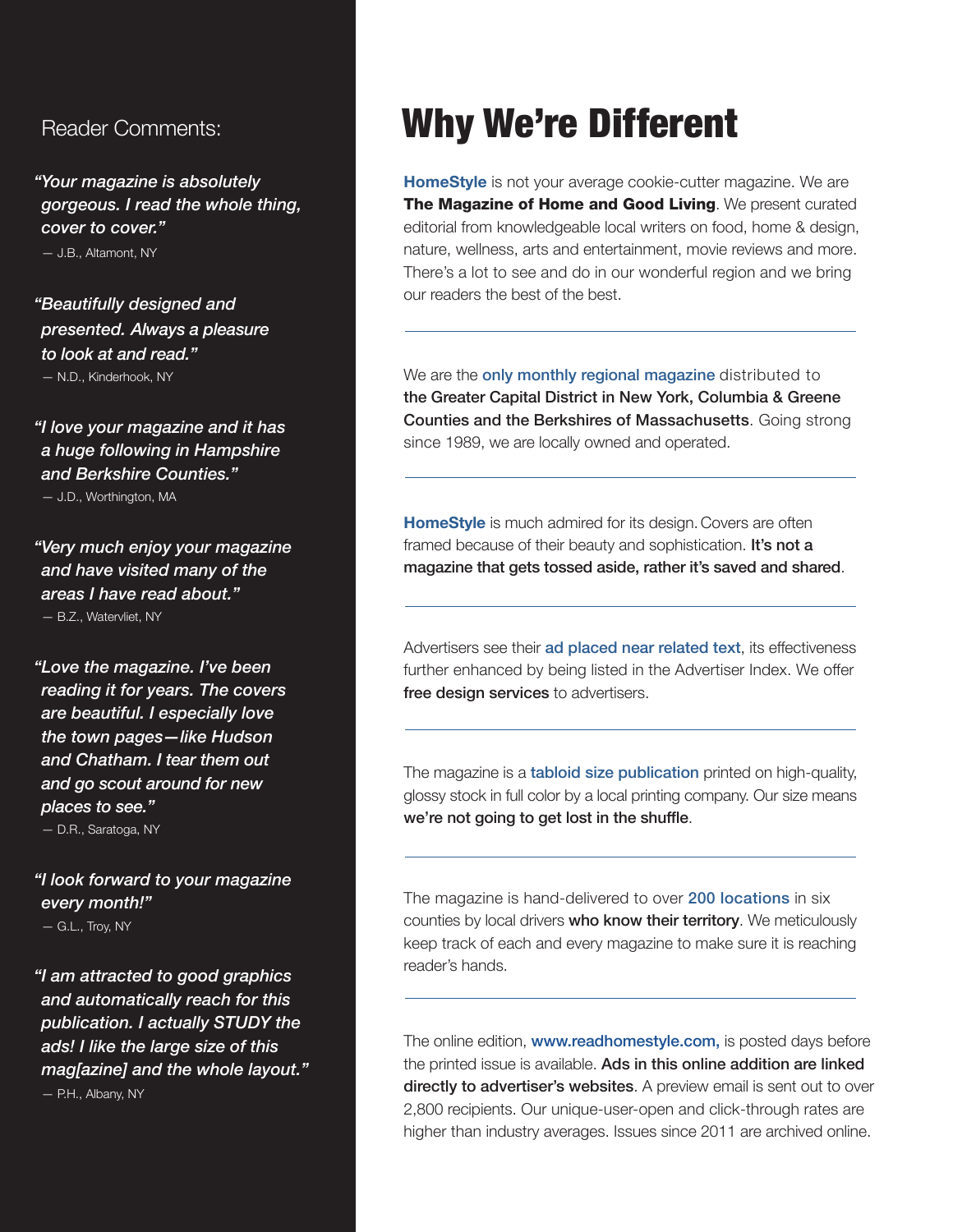

**INCOME** Over \$150,000



\$500,000 or more







**These charts represent a comparison of** *HomeStyle* **readers to national and county averages.** Source: U.S. Census Bureau, 2009-2011 American Community Survey along with a survey of *HomeStyle* readers in February 2013.

- ❦ 62% female, 38% male
- ❦ 92% are aged 40 and over
- ❦ 87% are or were married
- ❦ 80% hold an associate's degree or higher
- ❦ 41% are employed full-time or self-employed
- ❦ 46% are retired
- ❦ 40% have an income of \$35,000-\$74,999
- ❦ 43% have an income of \$75,000 and above
- ❦ 66% own a home valued at \$200,000 or more
- ❦ 88% live in this region
- ❦ 92% read the magazine in print
- ❦ 87% of the magazines are read by 2 or more people